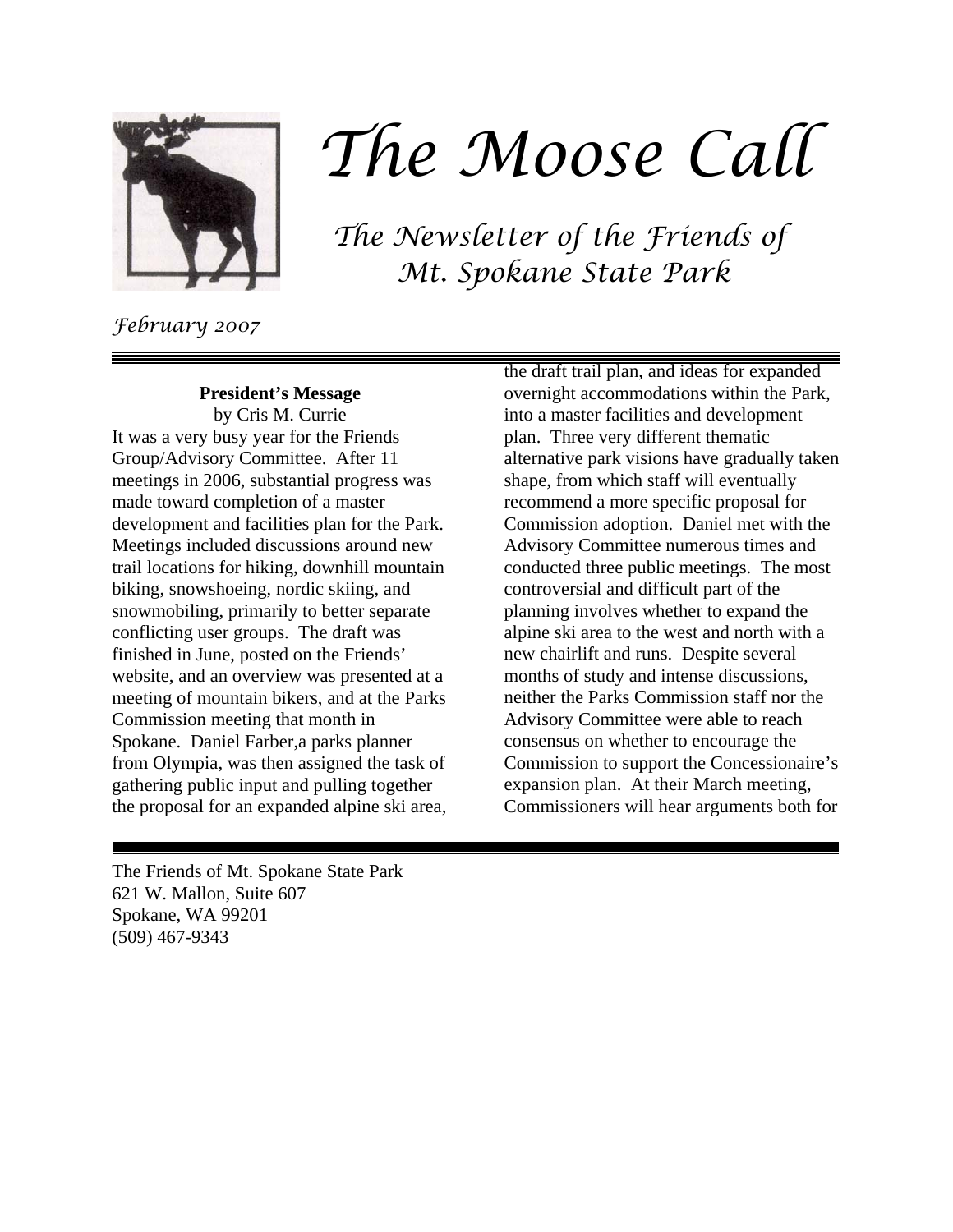and against expansion. They are expected to make a decision regarding whether to enter Phase 2 of the proposal process at their April meeting. Most of this work, including the public comments, is posted at **www.parks.wa.gov/plans/mtspokane.** No final decisions are expected for another year or more, however several high priority trail improvement projects will be approved for this summer.

### **Park Mapping Progress**

Last summer, **Dave Meyer**, a senior at Central Washington University, spent 12 weeks as an intern traveling through the Park with an agency GPS unit.



Dave Meyer and GPS

Under the guidance of **Cris Currie**, he was able to determine precise locations for all Park trails. The data were then downloaded into a computer. **Ed Falconer**, a mapping professional at Fairchild Air Force Base, then volunteered his substantial expertise to produce a multi-layered GIS map of both the Park and the surrounding area. Layers include USGS topographic maps, DNR and USGS air photo maps, Spokane County and Census Bureau road data sets, official and unofficial Park trails, Park features, alpine ski runs, proposed trails, and land classification. The map is also integrated with the trails information spreadsheet that

Friends created last year, so complete descriptions of each trail are readily available. It is by far the most detailed and accurate map of the Park ever produced, and it will be utilized in a wide variety of ways, including various products available to the public.

#### **New Snowshoe Brochure**

The first product created from the GIS project was an area map highlighting the snowshoe trails. The map was included as part of a new Friends Group brochure for this rapidly increasing user group. Now, instead of trying to get trail information from the rangers, web-footed hikers can simply pick up a brochure at the trail heads. The brochure describes five trails, plus the route to the summit that was worked out between the alpine ski concessionaire and the Advisory Committee as part of the draft trail plan. Snowshoers and backcountry skiers are now permitted to take a direct line



Bald Knob to Summit Route

from the Bald Knob campground to the KXLY towers on the summit without interfering with alpine ski operations. The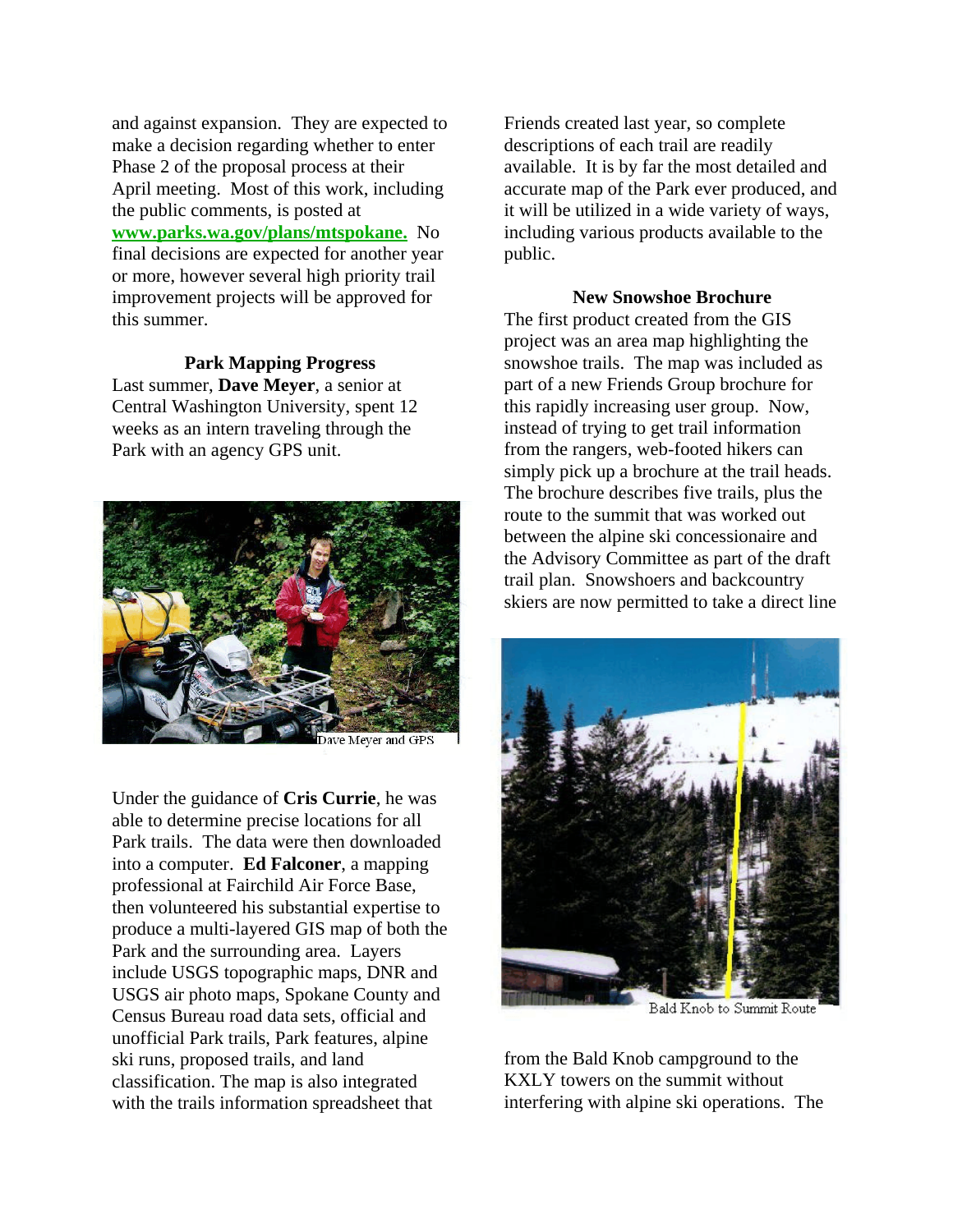brochure is also available at the Friends' website (www.mountspokane.org).

**New Snowmobile Brochure**

For the 2006-07 winter season, the Friends Group got actively involved in addressing the need for improved regulation of snowmobiling within the Park. In the spring, the group submitted a grant to the State Parks Snowmobile Advisory Committee to fund a snowmobiling brochure, additional signs, and paid snow hosts to help ensure that every rider in the Park understands the Park's rules for snowmobiling. The grant was not funded, but money was contributed by the Inland Empire Paper Company and the Winter Knights Snowmobile Club, and a brochure was produced and widely distributed both within and outside the Park. The brochure contains a custom made trail map by volunteer **Tom Frost**, and it represents the first time a complete set of snowmobiling rules have been presented to Park visitors.

**Vault Toilet Now On Summit** Thanks to the energy of **Michael Knopp**, a 15 year old eagle scout candidate, relief is just a stone's throw away on the summit of Mt. Spokane. Michael raised \$10,000 so the Park could install a CXT vault toilet near the top of Chair 1. After the alpine concessionaire began serving food at the Vista House during winter weekends, Michael got the idea of providing the public with "a place to go," since the closest restroom was a good mile away. State Parks matched his \$10,000 and the toilet was installed last fall, shortly after the Friends Group contributed \$200. Thank you Michael!

# **Lookout Booked in Three Days** The second season for the Quartz Mountain Fire Lookout was another huge success. This 14' X 14' room with a view was

completely booked through September within 3 days of the opening for reservations on March 1. Most reservations were for a single night and many had stayed the year before as well. The lookout rents for \$50/night.



**Thank You Donors and Volunteers!**  Many thanks to our recent financial donors including **Marilyn Lloyd, Robin DeRuwe, Robin and Scott Redman, Allison Cowles, Patty Houff, Darlene Currie, George Momany, Bill and Debbie Pierce, Lou and Frank Slak, Debra and Bruce Howard, Mike Brixey, Jeff Lambert, Spokane Winter Knights Snowmobile Club**, and the **Inland Empire Paper Company.**

 Also thanks to **Craig Bierly, Karen Koveli, Tom Frost, Michael Knopp, Dave Meyer,** and especially **Ed Falconer**. And thanks to our energetic Friends Board/Advisory Committee including the following new members: **George Momany** as the Non-motorized Winter Recreation Representative, **Marilyn Brennan** as the Passive Summer Recreation Representative, **Robin DeRuwe** as the Business Community